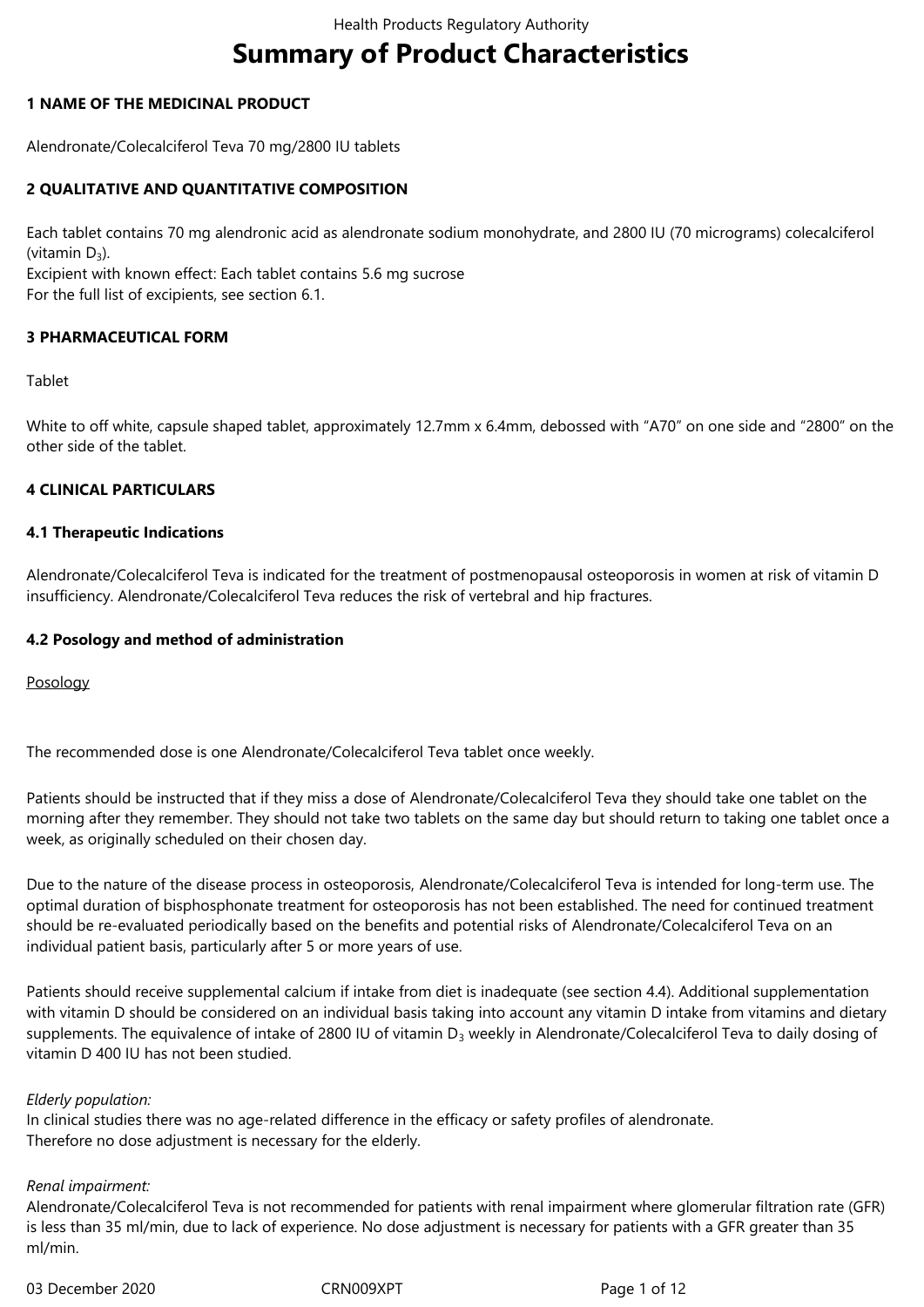## *Paediatric population:*

The safety and efficacy of Alendronate/Colecalciferol Teva in children less than 18 years of age has not been established. Alendronate/Colecalciferol Teva should not be used in children less than 18 years of age because no data are available.

#### Method of administration

Oral use.

To permit adequate absorption of alendronate:

Alendronate/Colecalciferol Teva must be taken with water only (not mineral water) at least 30 minutes before the first food, beverage, or medicinal product (including antacids, calcium supplements and vitamins) of the day. Other beverages (including mineral water), food and some medicinal products are likely to reduce the absorption of alendronate (see section 4.5 and section 4.8).

The following instructions should be followed exactly in order to minimize the risk of oesophageal irritation and related adverse reactions (see section 4.4):

- Alendronate/Colecalciferol Teva should only be swallowed after getting up for the day with a full glass of water (not less than 200 ml or 7 fl.oz.).
- Patients should only swallow Alendronate/Colecalciferol Teva whole. Patients should not crush or chew the tablet or allow the tablet to dissolve in their mouths because of a potential for oropharyngeal ulceration.
- Patients should not lie down until after their first food of the day.
- Patients should not lie down for at least 30 minutes after taking Alendronate/Colecalciferol Teva.
- Alendronate/Colecalciferol Teva should not be taken at bedtime or before arising for the day.

#### **4.3 Contraindications**

- Hypersensitivity to the active substances or to any of the excipients listed in section 6.1
- Abnormalities of the oesophagus and other factors which delay oesophageal emptying such as stricture or achalasia.
- Inability to stand or sit upright for at least 30 minutes.
- Hypocalcaemia.

## **4.4 Special warnings and precautions for use**

#### *Alendronate*

#### *Upper gastrointestinal adverse reactions*

Alendronate can cause local irritation of the upper gastrointestinal mucosa. Because there is a potential for worsening of the underlying disease, caution should be used when alendronate is given to patients with active upper gastrointestinal problems, such as dysphagia, oesophageal disease, gastritis, duodenitis, ulcers, or with a recent history (within the previous year) of major gastrointestinal disease such as peptic ulcer, or active gastrointestinal bleeding, or surgery of the upper gastrointestinal tract other than pyloroplasty (see section 4.3). In patients with known Barrett's oesophagus, prescribers should consider the benefits and potential risks of alendronate on an individual patient basis.

Oesophageal reactions (sometimes severe and requiring hospitalisation), such as oesophagitis, oesophageal ulcers and oesophageal erosions, rarely followed by oesophageal stricture, have been reported in patients receiving alendronate. Physicians should therefore be alert to any signs or symptoms signalling a possible oesophageal reaction and patients should be instructed to discontinue alendronate and seek medical attention if they develop symptoms of oesophageal irritation such as dysphagia, pain on swallowing or retrosternal pain or new or worsening heartburn (see section 4.8).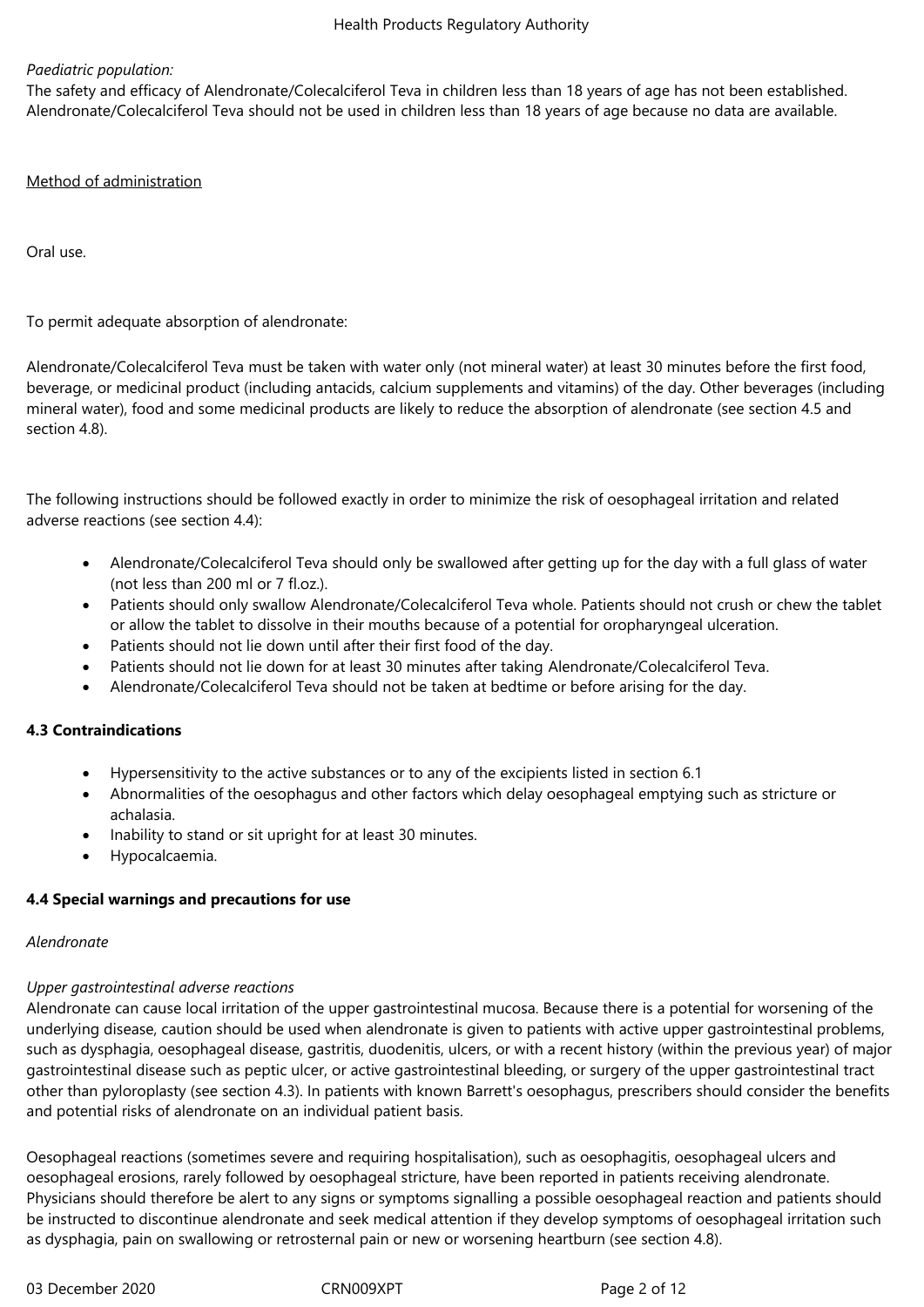The risk of severe oesophageal adverse reactions appears to be greater in patients who fail to take alendronate properly and/or who continue to take alendronate after developing symptoms suggestive of oesophageal irritation. It is very important that the full dosing instructions are provided to, and are understood by the patient (see section 4.2). Patients should be informed that failure to follow these instructions may increase their risk of oesophageal problems.

While no increased risk was observed in extensive clinical trials with alendronate, there have been rare (post-marketing) reports of gastric and duodenal ulcers, some of which were severe and with complications (see section 4.8).

#### *Osteonecrosis of the jaw*

Osteonecrosis of the jaw, generally associated with tooth extraction and/or local infection (including osteomyelitis), has been reported in patients with cancer who are receiving treatment regimens including primarily intravenously administered bisphosphonates. Many of these patients were also receiving chemotherapy and corticosteroids. Osteonecrosis of the jaw has also been reported in patients with osteoporosis receiving oral bisphosphonates.

The following risk factors should be considered when evaluating an individual's risk of developing osteonecrosis of the jaw:

- potency of the bisphosphonate (highest for zoledronic acid), route of administration (see above) and cumulative dose
- cancer, chemotherapy, radiotherapy, corticosteroids, smoking
- a history of dental disease, poor oral hygiene, periodontal disease, invasive dental procedures and poorly fitting dentures

A dental examination with appropriate preventive dentistry should be considered prior to treatment with oral bisphosphonates in patients with poor dental status.

While on treatment, these patients should avoid invasive dental procedures if possible. For patients who develop osteonecrosis of the jaw while on bisphosphonate therapy, dental surgery may exacerbate the condition. For patients requiring dental procedures, there are no data available to suggest whether discontinuation of bisphosphonate treatment reduces the risk of osteonecrosis of the jaw. Clinical judgement of the treating physician should guide the management plan of each patient based on individual benefit/risk assessment.

During bisphosphonate treatment, all patients should be encouraged to maintain good oral hygiene, receive routine dental check-ups, and report any oral symptoms such as dental mobility, pain, or swelling.

## Osteonecrosis of the external auditory canal

Osteonecrosis of the external auditory canal has been reported with bisphosphonates, mainly in association with long-term therapy. Possible risk factors for osteonecrosis of the external auditory canal include steroid use and chemotherapy and/or local risk factors such as infection or trauma. The possibility of osteonecrosis of the external auditory canal should be considered in patients receiving bisphosphonates who present with ear symptoms including chronic ear infections.

#### *Musculoskeletal pain*

Bone, joint, and/or muscle pain has been reported in patients taking bisphosphonates. In post-marketing experience, these symptoms have rarely been severe and/or incapacitating (see section 4.8). The time to onset of symptoms varied from one day to several months after starting treatment. Most patients had relief of symptoms after stopping treatment. A subset had recurrence of symptoms when rechallenged with the same medicinal product or another bisphosphonate.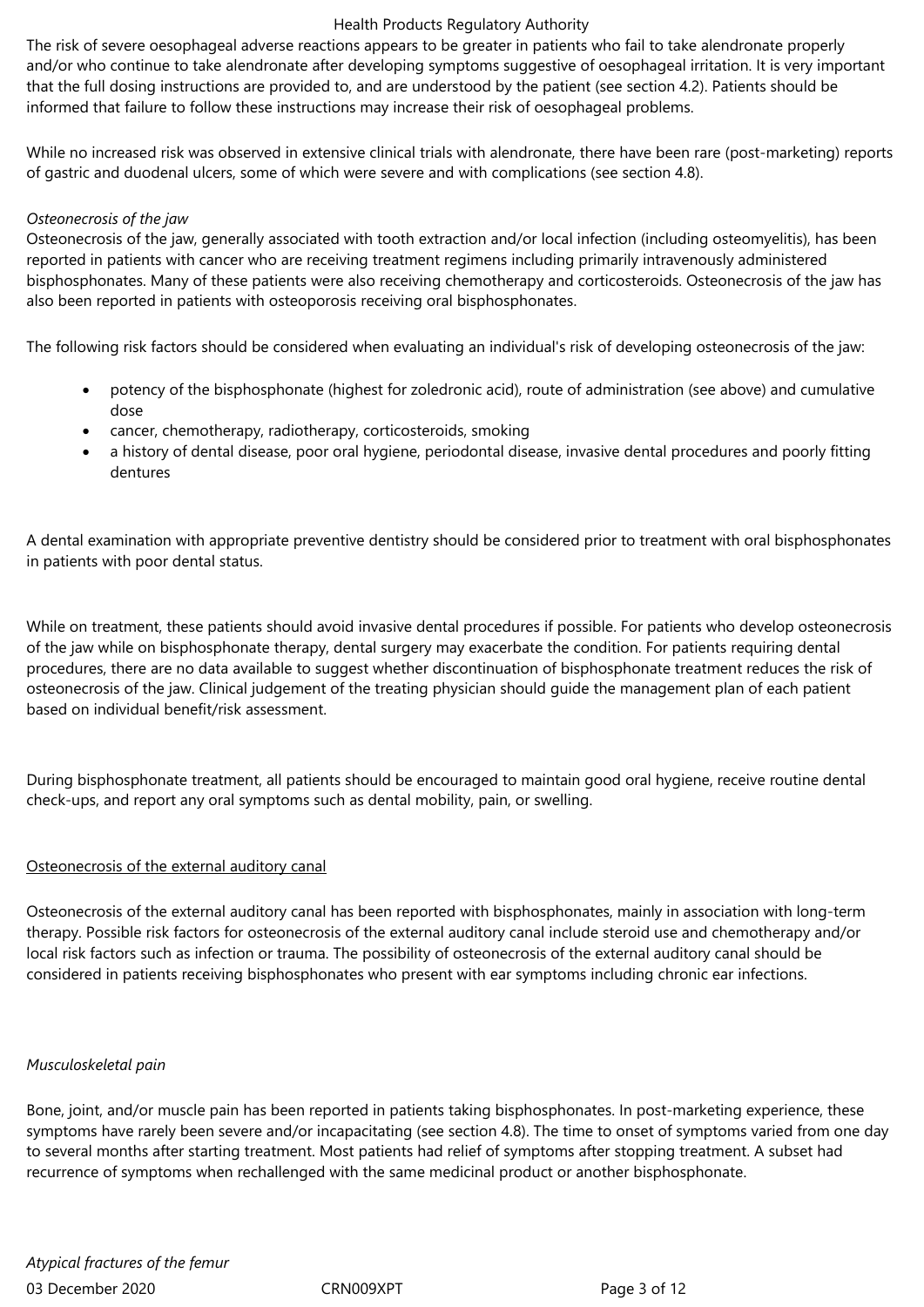Atypical subtrochanteric and diaphyseal femoral fractures have been reported with bisphosphonate therapy, primarily in patients receiving long-term treatment for osteoporosis. These transverse or short oblique, fractures can occur anywhere along the femur from just below the lesser trochanter to just above the supracondylar flare. These fractures occur after minimal or no trauma and some patients experience thigh or groin pain, often associated with imaging features of stress fractures, weeks to months before presenting with a completed femoral fracture. Fractures are often bilateral; therefore the contralateral femur should be examined in bisphosphonate-treated patients who have sustained a femoral shaft fracture. Poor healing of these fractures has also been reported. Discontinuation of bisphosphonate therapy in patients suspected to have an atypical femur fracture should be considered pending evaluation of the patient, based on an individual benefit risk assessment.

During bisphosphonate treatment patients should be advised to report any thigh, hip or groin pain and any patient presenting with such symptoms should be evaluated for an incomplete femur fracture.

## *Renal insufficiency*

Alendronate/Colecalciferol Teva is not recommended for patients with renal impairment where GFR is less than 35 ml/min (see section 4.2).

## *Bone and mineral metabolism*

Causes of osteoporosis other than oestrogen deficiency and ageing should be considered.

Hypocalcaemia must be corrected before initiating therapy with Alendronate/Colecalciferol Teva (see section 4.3). Other disorders affecting mineral metabolism (such as vitamin D deficiency and hypoparathyroidism) should also be effectively treated before starting Alendronate/Colecalciferol Teva. The content of vitamin D in Alendronate/Colecalciferol Teva is not suitable for correction of vitamin D deficiency. In patients with these conditions, serum calcium and symptoms of hypocalcaemia should be monitored during therapy with Alendronate/Colecalciferol Teva.

Due to the positive effects of alendronate in increasing bone mineral, decreases in serum calcium and phosphate may occur especially in patients taking glucocorticoids in whom calcium absorption may be decreased. These are usually small and asymptomatic. However, there have been rare reports of symptomatic hypocalcaemia, which have occasionally been severe and often occurred in patients with predisposing conditions (e.g. hypoparathyroidism, vitamin D deficiency and calcium malabsorption) (see section 4.8).

## *Colecalciferol*

Vitamin  $D_3$  may increase the magnitude of hypercalcaemia and/or hypercalciuria when administered to patients with disease associated with unregulated overproduction of calcitriol (e.g. leukaemia, lymphoma, sarcoidosis). Urine and serum calcium should be monitored in these patients.

Patients with malabsorption may not adequately absorb vitamin D<sub>3</sub>.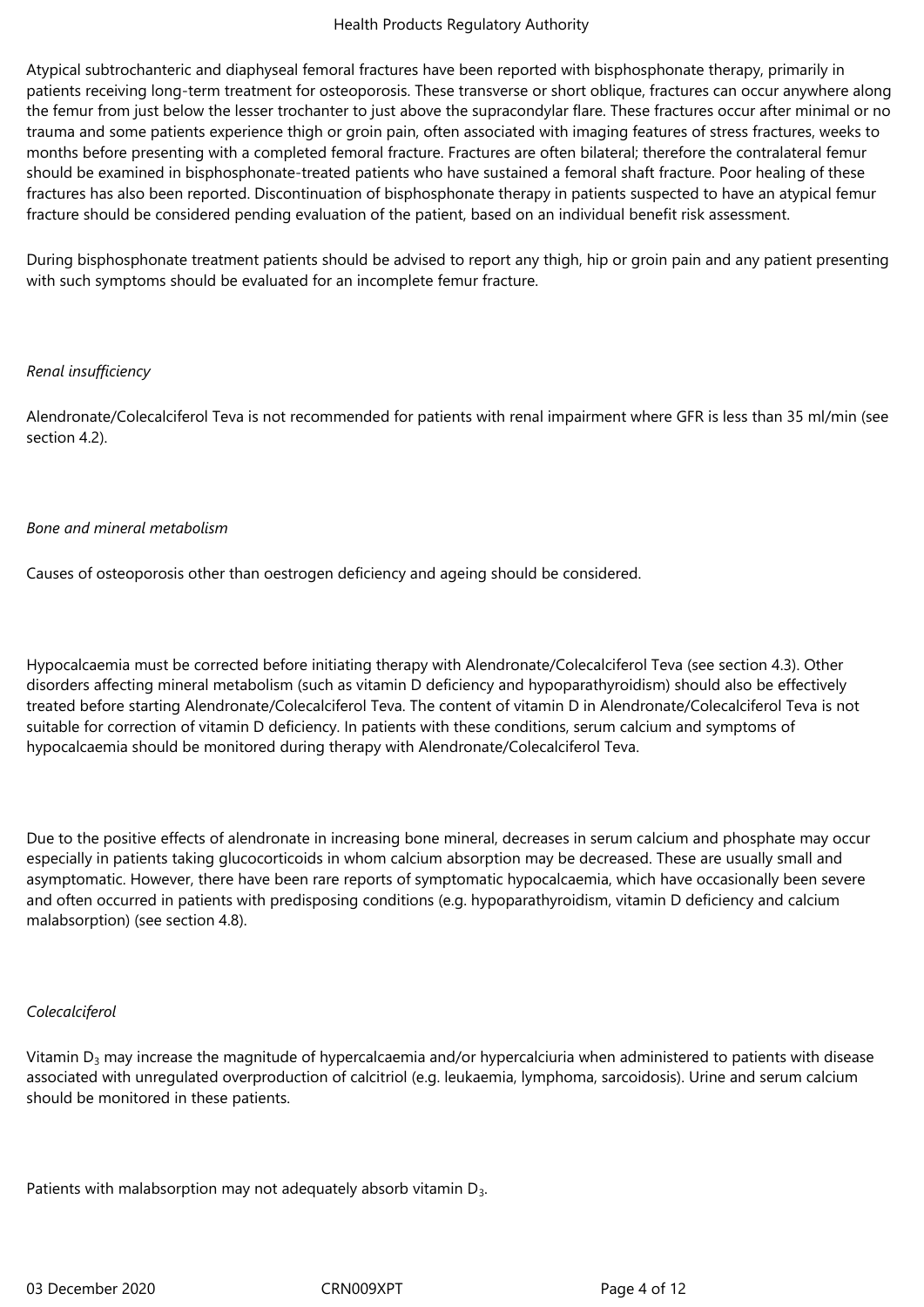#### *Sucrose*

Patients with rare hereditary problems of fructose intolerance, glucose-galactose malabsorption or sucrase-isomaltase insufficiency should not take this medicine.

## *Sodium*

This medicinal product contains less than 1 mmol sodium (23 mg) per tablet, that is to say essentially "sodium-free".

#### **4.5 Interaction with other medicinal products and other forms of interactions**

#### *Alendronate*

If taken at the same time, it is likely that food and beverages (including mineral water), calcium supplements, antacids, and some oral medicinal products will interfere with absorption of alendronate. Therefore, patients must wait at least 30 minutes after taking alendronate before taking any other oral medicinal product (see sections 4.2 and 5.2).

Since Non Steroidal Anti-Inflammatory Drug (NSAID) use is associated with gastrointestinal irritation, caution should be used during concomitant use with alendronate.

#### *Colecalciferol*

Olestra, mineral oils, orlistat, and bile acid sequestrants (e.g. cholestyramine, colestipol) may impair the absorption of vitamin D. Anticonvulsants, cimetidine and thiazides may increase the catabolism of vitamin D. Additional vitamin D supplements may be considered on an individual basis.

In cases of treatment with thiazide diuretics, which decrease urinary elimination of calcium, monitoring of serum calcium concentration is recommended.

Concomitant use of glucocorticoids can decrease the effect of vitamin D.

In cases of treatment with drugs containing digitalis and other cardiac glycosides, the administration of vitamin D may increases the risk of digitalis toxicity (arrhythmia). Strict medical supervision is needed, together with serum calcium concentration and electrocardiographic monitoring if necessary.

The cytotoxic agent actinomycin and imidazole antifungal agents interfere with vitamin D activity by inhibiting the conversion of 25-hydroxyvitamin D to 1,25-dihydroxyvitamin D by the kidney enzyme, 25-hydroxyvitamin D-1-hydroxylase.

#### **4.6 Fertility, pregnancy and lactation**

Alendronate/Colecalciferol Teva is only intended for use in postmenopausal women and therefore it should not be used during pregnancy or in breast-feeding women.

#### *Pregnancy*

There are no adequate data from the use of Alendronate/Colecalciferol Teva in pregnant women. Animal studies with alendronate do not indicate direct harmful effects with respect to pregnancy, embryonal/foetal development, or postnatal development. Alendronate given during pregnancy in rats caused dystocia related to hypocalcaemia (see section 5.3). Studies in animals have shown hypercalcaemia and reproductive toxicity with high doses of vitamin D (see section 5.3).

#### *Breastfeeding*

It is not known whether alendronate is excreted into human breast milk. Colecalciferol and some of its active metabolites pass into breast milk.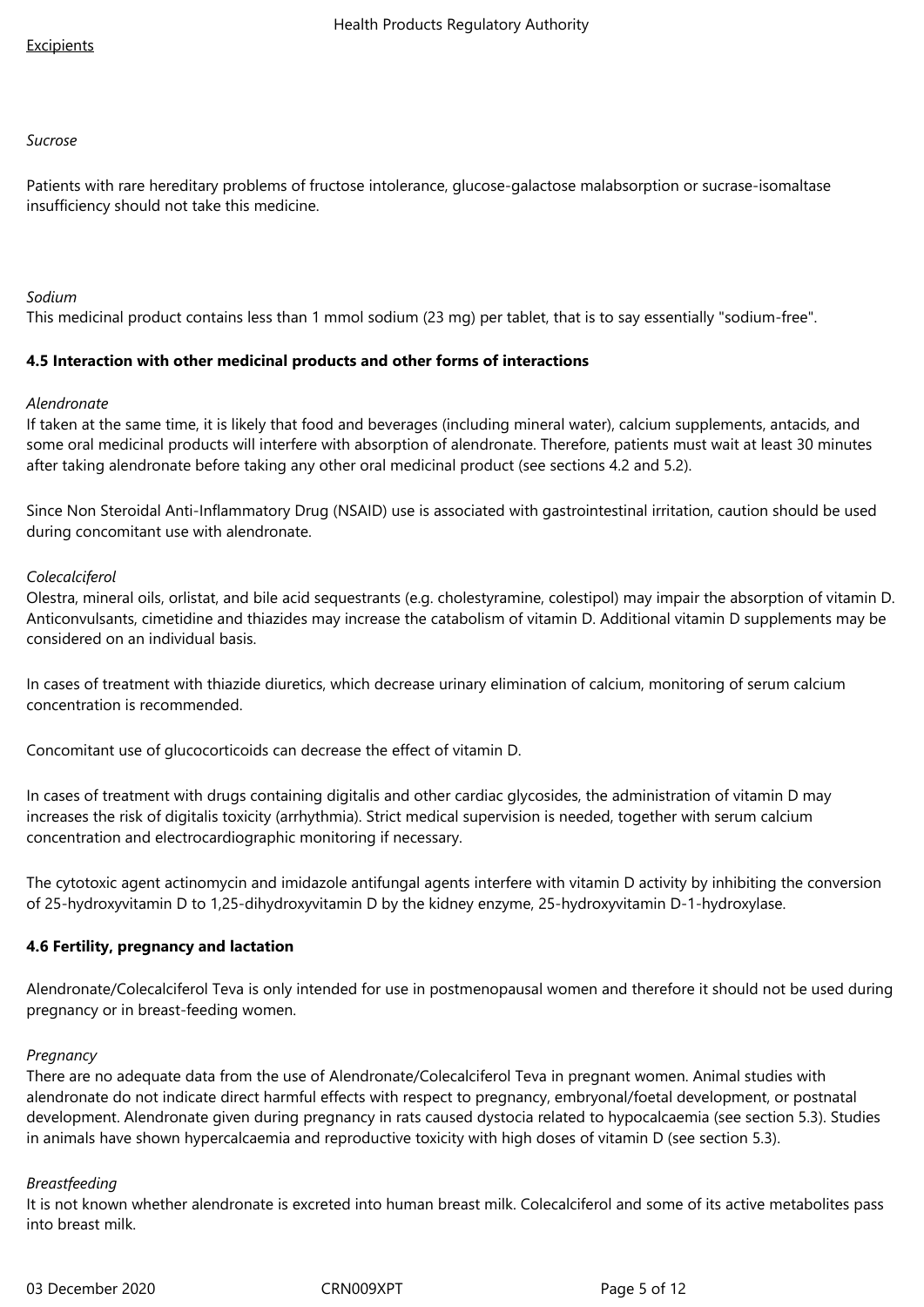## *Fertility*

Bisphosphonates are incorporated into the bone matrix, from which they are gradually released over a period of years. The amount of bisphosphonate incorporated into adult bone, and hence, the amount available for release back into the systemic circulation, is directly related to the dose and duration of bisphosphonate use (see section 5.2). There are no data on fetal risk in humans. However, there is a theoretical risk of fetal harm, predominantly skeletal, if a woman becomes pregnant after completing a course of bisphosphonate therapy. The impact of variables such as time between cessation of bisphosphonate therapy to conception, the particular bisphosphonate used, and the route of administration (intravenous versus oral) on the risk has not been studied.

## **4.7 Effects on ability to drive and use machines**

Alendronate/Colecalciferol Teva has no or negligible direct influence on the ability to drive and use machines. Certain adverse reactions (for example blurred vision, dizziness and severe bone muscle or joint pain (see section 4.8)) that have been reported with Alendronate/Colecalciferol Teva may affect some patients' ability to drive or operate machines.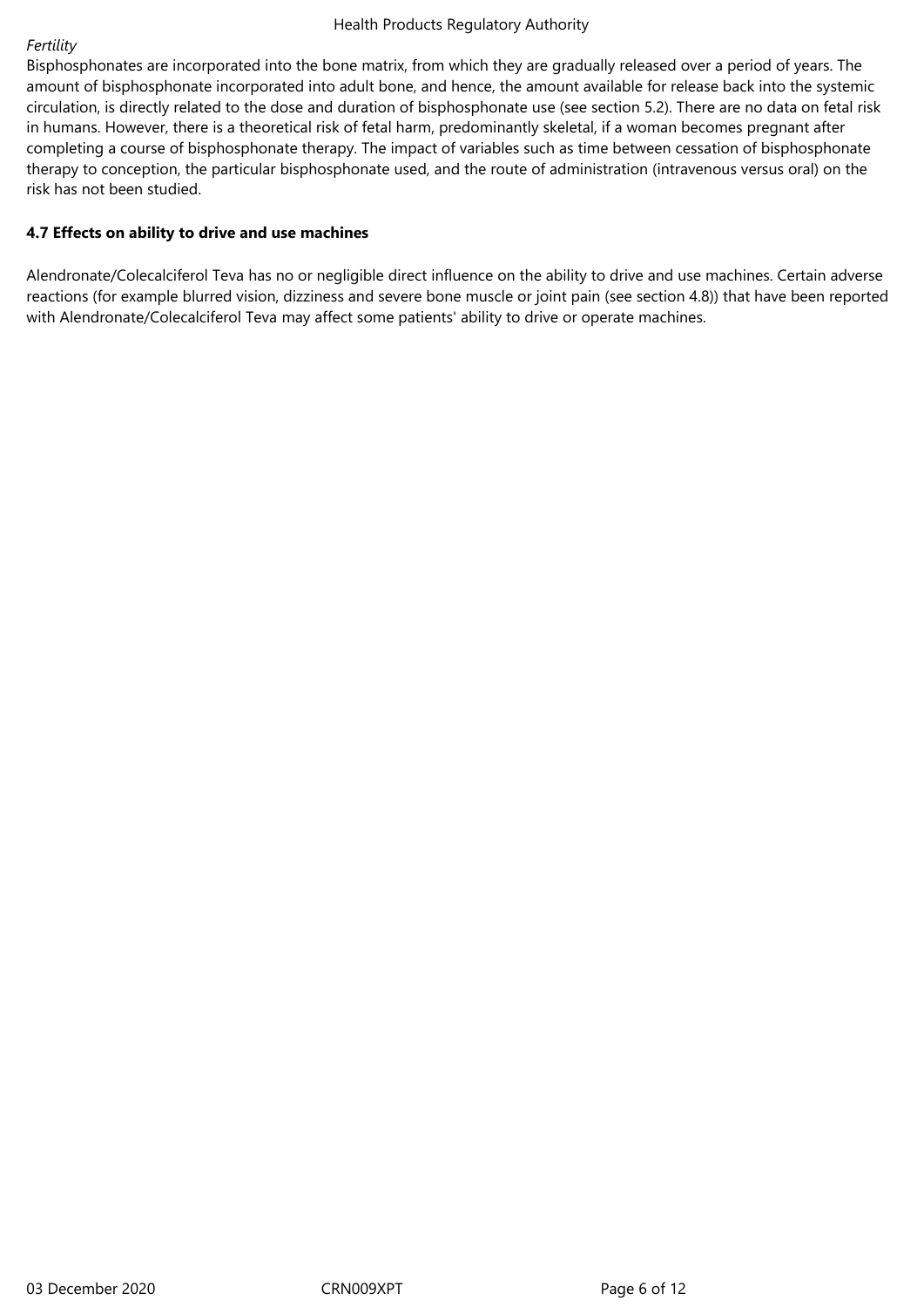## **4.8 Undesirable effects**

The most commonly reported adverse reactions are upper gastrointestinal adverse reactions including abdominal pain, dyspepsia, oesophageal ulcer, dysphagia, abdominal distension and acid regurgitation (>1%).

The following adverse reactions have been reported during clinical studies and/or post-marketing use with alendronate.

No additional adverse reactions have been identified for the combination of alendronate and colecalciferol.

Frequencies are defined as: very common ( $\geq 1/10$ ), common ( $\geq 1/100$  to < 1/10), uncommon ( $\geq 1/1,000$  to < 1/100), rare ( $\geq$ 1/10,000 to < 1/1,000), very rare (< 1/10,000)

| Immune system disorders:                                     | Rare: hypersensitivity reactions including urticaria and                        |
|--------------------------------------------------------------|---------------------------------------------------------------------------------|
|                                                              | angioedema                                                                      |
| <b>Metabolism and nutrition disorders:</b>                   | Rare: symptomatic hypocalcaemia, often in                                       |
|                                                              | association with predisposing conditions <sup>1</sup>                           |
| Nervous system disorders:                                    | Common: headache, dizziness <sup>2</sup>                                        |
|                                                              | Uncommon: dysgeusia <sup>2</sup>                                                |
| <b>Eye disorders:</b>                                        | Uncommon: eye inflammation (uveitis, scleritis, or                              |
|                                                              | episcleritis)                                                                   |
| <b>Ear and labyrinth disorders:</b>                          | Common: vertigo <sup>2</sup>                                                    |
| <b>Gastrointestinal disorders:</b>                           | Common: abdominal pain, dyspepsia, constipation,                                |
|                                                              | diarrhoea, flatulence,                                                          |
|                                                              | oesophageal ulcer <sup>3</sup> , dysphagia <sup>3</sup> , abdominal distension, |
|                                                              | acid regurgitation                                                              |
|                                                              | Uncommon: nausea, vomiting, gastritis, oesophagitis <sup>3</sup> ,              |
|                                                              | oesophageal                                                                     |
|                                                              | erosions <sup>3</sup> , melena <sup>2</sup>                                     |
|                                                              | Rare: oesophageal stricture <sup>3</sup> , oropharyngeal                        |
|                                                              | ulceration $3$ , upper                                                          |
|                                                              | gastrointestinal PUBs (perforation, ulcers, bleeding) <sup>1</sup>              |
| Skin and subcutaneous tissue disorders:                      | Common: alopecia <sup>2</sup> , pruritus <sup>2</sup>                           |
|                                                              | Uncommon: rash, erythema                                                        |
|                                                              | Rare: rash with photosensitivity, severe skin reactions                         |
|                                                              | including Stevens-Johnson syndrome and toxic                                    |
|                                                              | epidermal necrolysis <sup>4</sup>                                               |
| <b>Musculoskeletal and</b>                                   | Very common: musculoskeletal (bone, muscle or joint)                            |
| connective tissue disorders:                                 | pain which is                                                                   |
|                                                              | sometimes severe <sup>1,2</sup>                                                 |
|                                                              | Common: joint swelling <sup>1</sup>                                             |
|                                                              | Rare: osteonecrosis of the jaw <sup>1,4</sup> ; atypical                        |
|                                                              | subtrochanteric and diaphyseal femoral fractures                                |
|                                                              | (bisphosphonate class adverse reaction) <sup>5</sup>                            |
|                                                              | Very rare: Osteonecrosis of the external auditory canal                         |
|                                                              | (bisphosphonate class adverse reaction)                                         |
| <b>General disorders and administration site conditions:</b> | Common: asthenia <sup>2</sup> , peripheral oedema <sup>2</sup>                  |
|                                                              | Uncommon: transient symptoms as in an acute-phase                               |
|                                                              | response (myalgia, malaise and rarely, fever), typically                        |
|                                                              | in association with initiation of treatment <sup>2</sup>                        |
| $^1$ See section 4.4                                         |                                                                                 |
|                                                              |                                                                                 |

2 *Frequency in Clinical Trials was similar in the drug and placebo group.*

3 *See sections 4.2 and 4.4*

4 *This adverse reaction was identified through post-marketing surveillance. The frequency of rare was estimated based on relevant clinical trials.*

5 *Identified in postmarketing experience.*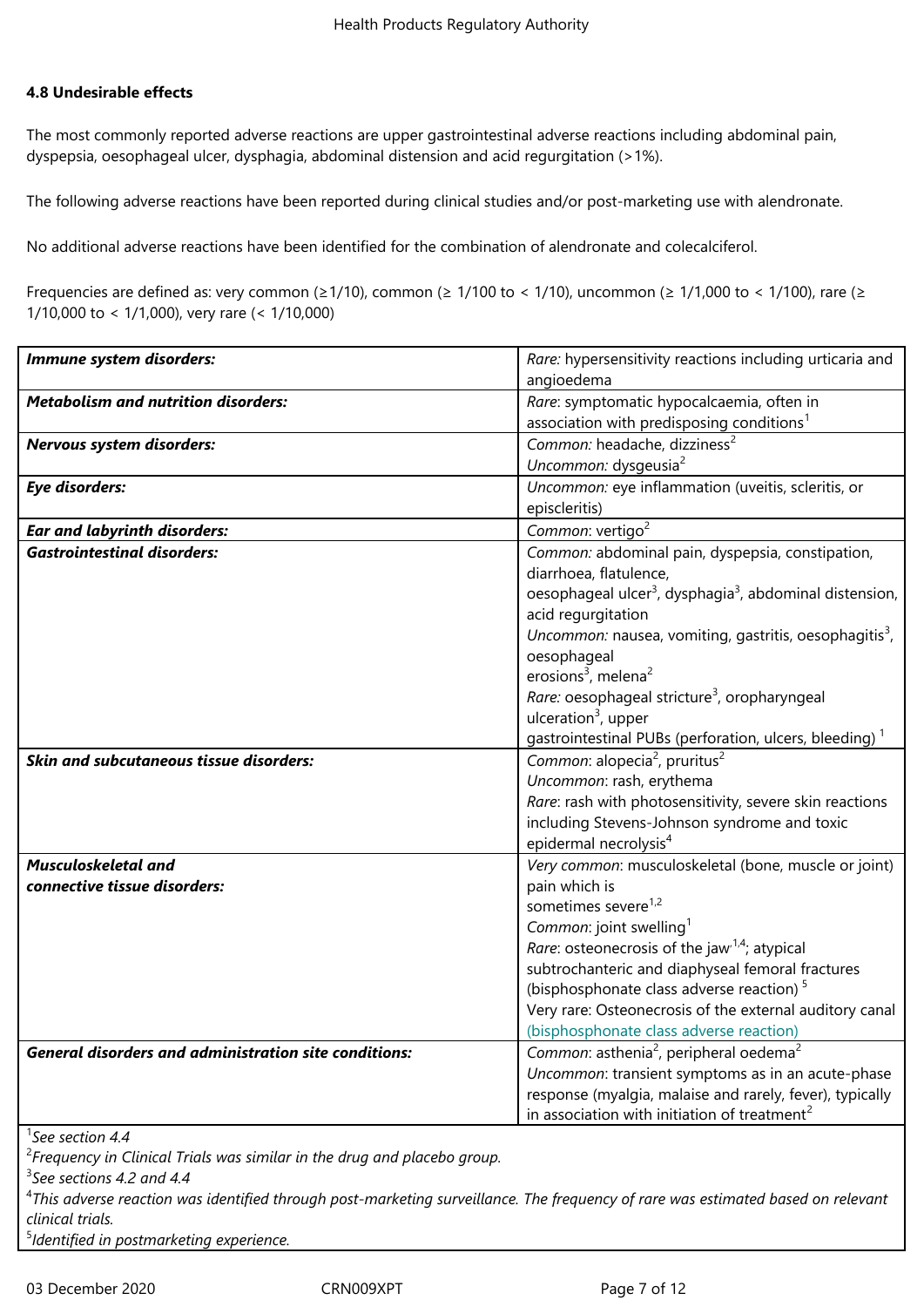monitoring of the benefit/risk balance of the medicinal product. Healthcare professionals are asked to report any suspected adverse reactions via HPRA Pharmacovigilance, Website: www.hpra.ie.

## **4.9 Overdose**

### *Alendronate*

Hypocalcaemia, hypophosphataemia and upper gastrointestinal adverse reactions, such as upset stomach, heartburn, oesophagitis, gastritis, or ulcer, may result from oral overdose.

No specific information is available on the treatment of overdose with alendronate. In case of overdose with Alendronate/Colecalciferol Teva, milk or antacids should be given to bind alendronate. Owing to the risk of oesophageal irritation, vomiting should not be induced and the patient should remain fully upright.

#### *Colecalciferol*

Vitamin D toxicity has not been documented during chronic therapy in generally healthy adults at a dose less than 10,000 IU/day. In a clinical study of healthy adults a 4,000 IU daily dose of vitamin  $D_3$  for up to five months was not associated with hypercalciuria or hypercalcaemia.

## **5 PHARMACOLOGICAL PROPERTIES**

## **5.1 Pharmacodynamic properties**

Pharmacotherapeutic group: Drugs for treatment of bone diseases, Bisphosphonates, combinations, ATC code: M05BB03

Alendronate/Colecalciferol Tevais a combination tablet containing the two active substances alendronate sodium monohydrate and colecalciferol (vitamin  $D_3$ ).

## *Alendronate*

Alendronate sodium is a bisphosphonate that inhibits osteoclastic bone resorption with no direct effect on bone formation. Preclinical studies have shown preferential localisation of alendronate to sites of active resorption. Activity of osteoclasts is inhibited, but recruitment or attachment of osteoclasts is not affected. The bone formed during treatment with alendronate is of normal quality.

## *Colecalciferol (vitamin D3)*

Vitamin  $D_3$  is produced in the skin by conversion of 7-dehydrocholesterol to vitamin  $D_3$  by ultraviolet light. In the absence of adequate sunlight exposure, vitamin  $D_3$  is an essential dietary nutrient. Vitamin  $D_3$  is converted to 25-hydroxyvitamin  $D_3$  in the liver, and stored until needed. Conversion to the active calcium-mobilizing hormone 1,25-dihydroxyvitamin  $D_3$  (calcitriol) in the kidney is tightly regulated. The principal action of 1,25-dihydroxyvitamin  $D_3$  is to increase intestinal absorption of both calcium and phosphate as well as regulate serum calcium, renal calcium and phosphate excretion, bone formation and bone resorption.

Vitamin  $D_3$  is required for normal bone formation. Vitamin D insufficiency develops when both sunlight exposure and dietary intake are inadequate. Insufficiency is associated with negative calcium balance, bone loss, and increased risk of skeletal fracture. In severe cases, deficiency results in secondary hyperparathyroidism, hypophosphataemia, proximal muscle weakness and osteomalacia, further increasing the risk of falls and fractures in osteoporotic individuals. Supplemental vitamin D reduces these risks and their consequences.

Osteoporosis is defined as bone mineral density (BMD) of the spine or hip 2.5 standard deviations (SD) below the mean value of a normal young population or as a previous fragility fracture, irrespective of BMD.

#### *Alendronate/Colecalciferol Tevastudies*

03 December 2020 CRN009XPT CRN009XPT Page 8 of 12 The effect of Alendronate/Colecalciferol Teva(alendronate 70 mg/vitamin D<sub>3</sub> 2800 IU and alendronate 70 mg/vitamin D<sub>3</sub> 5600 IU) on vitamin D status was demonstrated in a 15-week, multinational study that enrolled 476 osteoporotic post-menopausal Caucasian women (serum 25-hydroxyvitamin D at baseline: mean, 18.76 ng/mL; range, 9.0 – 47.7 ng/mL, age: mean, 63 years; range, 42 – 93 years). Patients received the lower strength (70 mg/2800 IU) of Alendronate/Colecalciferol Teva (n=157), the higher strength (70 mg/5600 IU) (n=161) or [Fosamax] (alendronate) 70 mg (n=158) once a week; additional vitamin D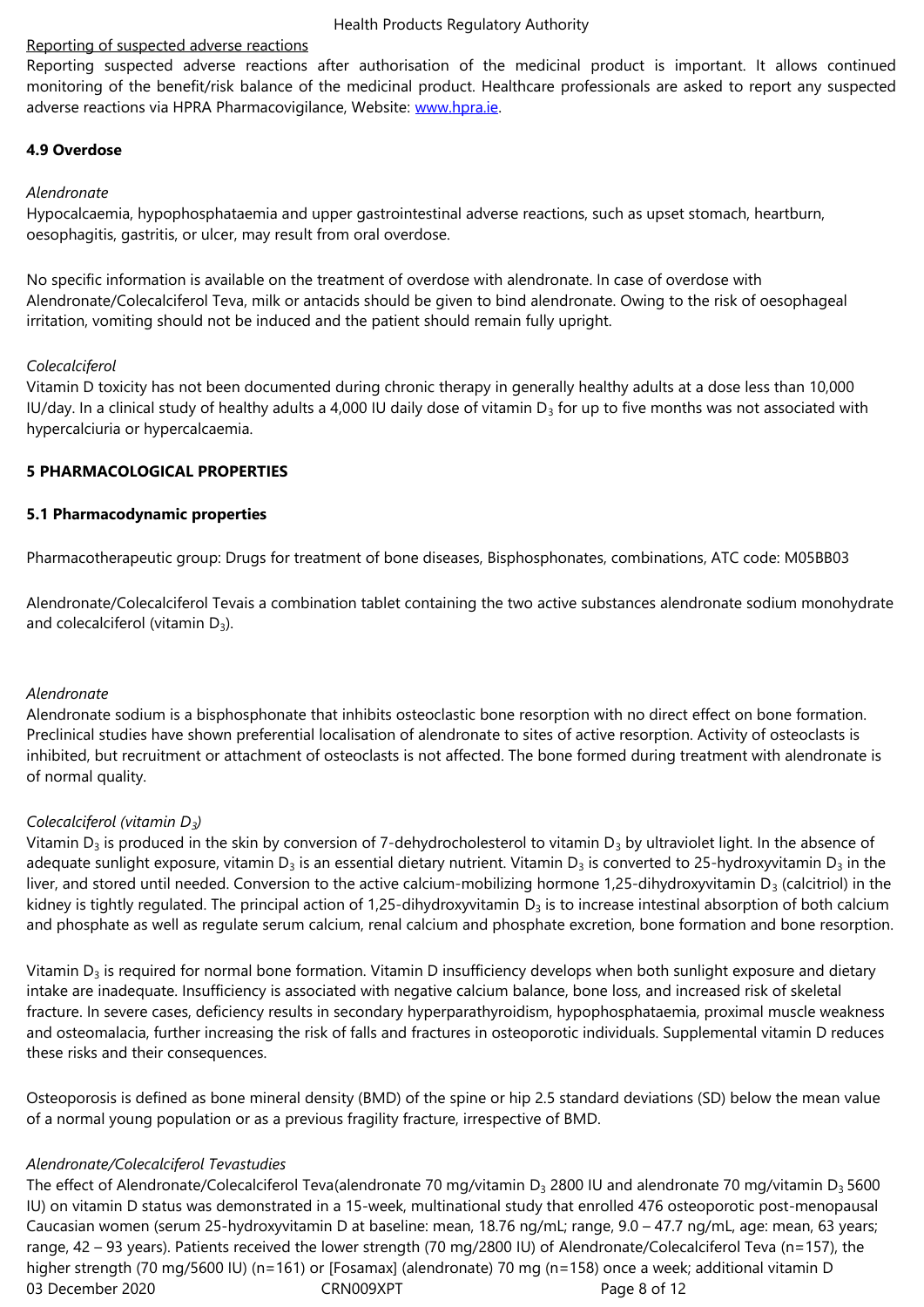supplements were prohibited. All patients received supplementation with oral calcium at dose of 500mg a day. Patients had to observe dietary restrictions and limit exposure to sunlight. After 15 weeks of treatment, the mean serum 25-hydroxyvitamin D levels were higher (24.07ng/mL) in the Alendronate/Colecalciferol Teva (70 mg/2800 IU) group and in the (70 mg/5600 IU) group (28.13ng/mL) than in the alendronate-only group (18.07ng/mL).

The percentage of patients with vitamin D insufficiency (serum 25-hydroxyvitamin D < 37.5 nmol/l [< 15 ng/ml]) was significantly reduced by 75.06 % with Alendronate/Colecalciferol Teva (70 mg/2800 IU) and by 87.44% with Alendronate/Colecalciferol Teva (70 mg/5600 IU) vs. alendronate-only (8.8% and 4.7% vs. 37.0%, respectively), through week 15.

The percentage of patients with vitamin D deficiency (serum 25-hydroxyvitamin D <22.5 nmol/l [< 9 ng/ml]) was significantly reduced by 63.44% with Alendronate/Colecalciferol Teva (70 mg/2800 IU) vs alendronate only (5.1% vs 15.1%, respectively). The risk for vitamin D deficiency (serum 25-hydroxyvitamin D [< 9 ng/ml]) was significantly reduced by 82.57% with Alendronate/Colecalciferol Teva (70 mg/5600 IU) vs alendronate only (2.7% vs 15.1%, respectively).

#### *Alendronate studies*

The therapeutic equivalence of alendronate once weekly 70 mg (n=519) and alendronate 10 mg daily (n=370) was demonstrated in a one-year multicentre study of post-menopausal women with osteoporosis. The mean increases from baseline in lumbar spine BMD at one year were 5.1 % (95 % CI: 4.8, 5.4 %) in the 70 mg once-weekly group and 5.4 % (95 % CI: 5.0, 5.8 %) in the 10 mg daily group. The mean BMD increases were 2.3 % and 2.9 % at the femoral neck and 2.9 % and 3.1 % at the total hip in the 70 mg once weekly and 10 mg daily groups, respectively. The two treatment groups were also similar with regard to BMD increases at other skeletal sites.

The effects of alendronate on bone mass and fracture incidence in post-menopausal women were examined in two initial efficacy studies of identical design (n=994) as well as in the Fracture Intervention Trial (FIT:  $n=6.459$ ).

In the initial efficacy studies, the mean BMD increases with alendronate 10 mg/day relative to placebo at three years were 8.8%, 5.9 % and 7.8 % at the spine, femoral neck and trochanter, respectively. Total body BMD also increased significantly. There was a 48 % reduction (alendronate 3.2 % vs placebo 6.2 %) in the proportion of patients treated with alendronate experiencing one or more vertebral fractures relative to those treated with placebo. In the two-year extension of these studies BMD at the spine and trochanter continued to increase and BMD at the femoral neck and total body were maintained.

FIT consisted of two placebo-controlled studies using alendronate daily (5 mg daily for two years and 10 mg daily for either one or two additional years):

- $F_1$  +  $F_2$  +  $F_3$  +  $F_4$  +  $F_5$   $\sim$   $2.027$  πατιεντσ ωπο παδ ατ λεαστ ονε βασελινε περτεβραλ (χομπρεσσιον) φραχτυρε. Iν τηισ στυδψ αλενδρονατε δαιλψ ρεδυχεδ τηε ινχιδενχε οφ ε 1 νεω περτεβραλ φραχτυρε βψ 47 % (αλενδρονατε 7.9 % σσ. πλαχεβο 15.0 %). Iv αδδιτιον, α στατιστιχαλλψ σιγνιφιχαντ ρεδυχτιον ωασ φουνδ ιν τηε ινχιδενχε οφ ηιπ φραχτυρεσ (1.1 % πσ. 2.2 %, α ρεδυχτιον οφ 51 %).
- ΦΙΤ 2: Α φουρ-ψεαρ στυδψ οφ 4,432 πατιεντσ ωιτη λοω βονε μασσ βυτ ωιτηουτ α βασελινε περτεβραλ φραχτυρε. Iv τηισ στυδψ, α σιγνιφιχαντ διφφερενχε ωασ οβσερπεδ ιν τηε αναλψσισ οφ τηε συβγρουπ οφ οστεοποροτιχ ωομεν (37 % oφ τηε γλοβαλ ποπυλατιον ωηο χορρεσπονδ ωιτη τηε αβοπε δεφινιτιον οφ οστεοποροσισ) iν τηε ινχιδενχε oφ ηιπ φραχτυρεσ (αλενδρονατε 1.0 % ωσ. πλαχεβο 2.2 %, α ρεδυχτιον οφ 56 %) ανδ ιν τηε ινχιδενχε οφ ε 1  $\pi$ ερτεβραλ φραχτυρε (2.9 %  $\pi$ σ. 5.8 %, α ρεδυχτιον οφ 50 %).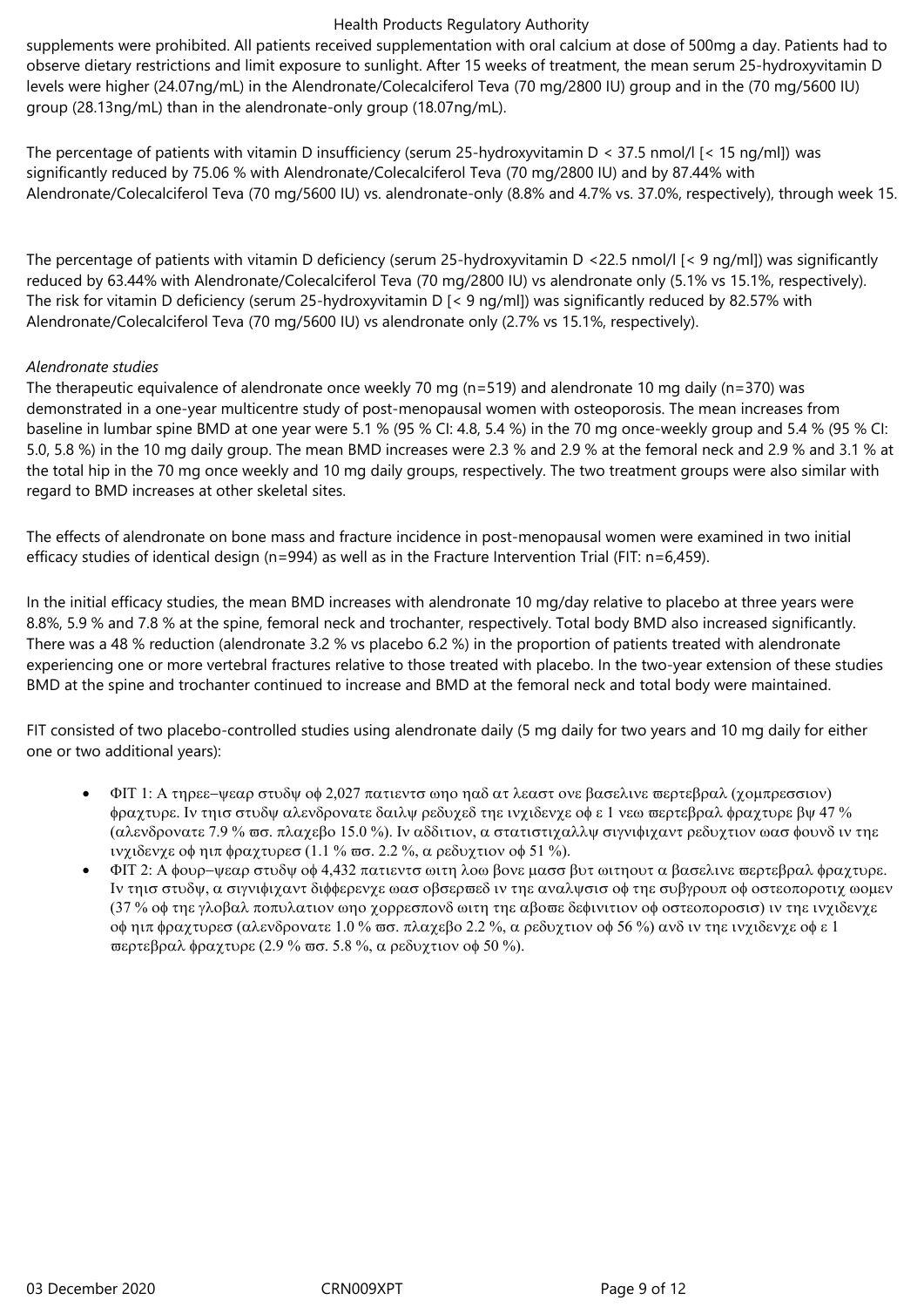## *Laboratory test findings*

In clinical studies, asymptomatic, mild and transient decreases in serum calcium and phosphate were observed in approximately 18 % and 10 %, respectively, of patients taking alendronate 10 mg/day versus approximately 12 % and 3 % of those taking placebo. However, the incidences of decreases in serum calcium to < 8.0 mg/dl (2.0 mmol/l) and serum phosphate to  $\leq 2.0$  mg/dl (0.65 mmol/l) were similar in both treatment groups.

#### **5.2 Pharmacokinetic properties**

#### *Alendronate*

#### *Absorption*

Relative to an intravenous reference dose, the oral mean bioavailability of alendronate in women was 0.64 % for doses ranging from 5 to 70 mg when administered after an overnight fast and two hours before a standardised breakfast. Bioavailability was decreased similarly to an estimated 0.46 % and 0.39 % when alendronate was administered one hour or half an hour before a standardised breakfast. In osteoporosis studies, alendronate was effective when administered at least 30 minutes before the first food or beverage of the day.

The alendronate component in the Alendronate/Colecalciferol Teva (70 mg/2800 IU) combination tablet is bioequivalent to the alendronate 70 mg tablet.

Bioavailability was negligible whether alendronate was administered with, or up to two hours after, a standardised breakfast. Concomitant administration of alendronate with coffee or orange juice reduced bioavailability by approximately 60 %.

In healthy subjects, oral prednisone (20 mg three times daily for five days) did not produce a clinically meaningful change in oral bioavailability of alendronate (a mean increase ranging from 20 % to 44 %).

#### *Distribution*

Studies in rats show that alendronate transiently distributes to soft tissues following 1 mg/kg intravenous administration but is then rapidly redistributed to bone or excreted in the urine. The mean steady-state volume of distribution, exclusive of bone, is at least 28 litres in humans. Concentrations of alendronate in plasma following therapeutic oral doses are too low for analytical detection (< 5 ng/ml). Protein binding in human plasma is approximately 78 %.

#### *Biotransformation*

There is no evidence that alendronate is metabolised in animals or humans.

#### *Elimination*

Following a single intravenous dose of [14C]alendronate, approximately 50 % of the radioactivity was excreted in the urine within 72 hours and little or no radioactivity was recovered in the faeces. Following a single 10 mg intravenous dose, the renal clearance of alendronate was 71 ml/min, and systemic clearance did not exceed 200 ml/min. Plasma concentrations fell by more than 95 % within six hours following intravenous administration. The terminal half-life in humans is estimated to exceed ten years, reflecting release of alendronate from the skeleton. Alendronate is not excreted through the acidic or basic transport systems of the kidney in rats, and thus it is not anticipated to interfere with the excretion of other medicinal products by those systems in humans.

#### *Colecalciferol*

#### *Absorption*

*70 mg/5600 IU* in healthy adult subjects (males and females), following administration of Alendronate/Colecalciferol Tevaafter an overnight fast, the mean area under the serumconcentration- time curve (AUC0- $_{72}$  hrs) for vitamin D<sub>3</sub> (baseline corrected for endogenous vitamin D<sub>3</sub> levels) was 426.671 ng\*h/mL. The mean maximal serum concentration (Cmax) of vitamin D<sub>3</sub> was 12.335 ng/mL and the median time to maximal serum concentration (Tmax) was13.91 hours. The bioavailability of the 5600 IU vitamin D<sub>3</sub> in Alendronate/Colecalciferol Teva is similar to 5600 IU vitamin D<sub>3</sub> administered alone. *70 mg/2800 IU* In healthy adult subjects (males and females), following administration of Alendronate/Colecalciferol Teva after

an overnight fast and, the mean area under the serum-concentration-time curve (AUC0- $_{72}$  hrs) for vitamin D<sub>3</sub> (baseline corrected for endogenous vitamin  $D_3$  levels) was177.929 ng\*h/mL. The mean maximal serum concentration (Cmax) of vitamin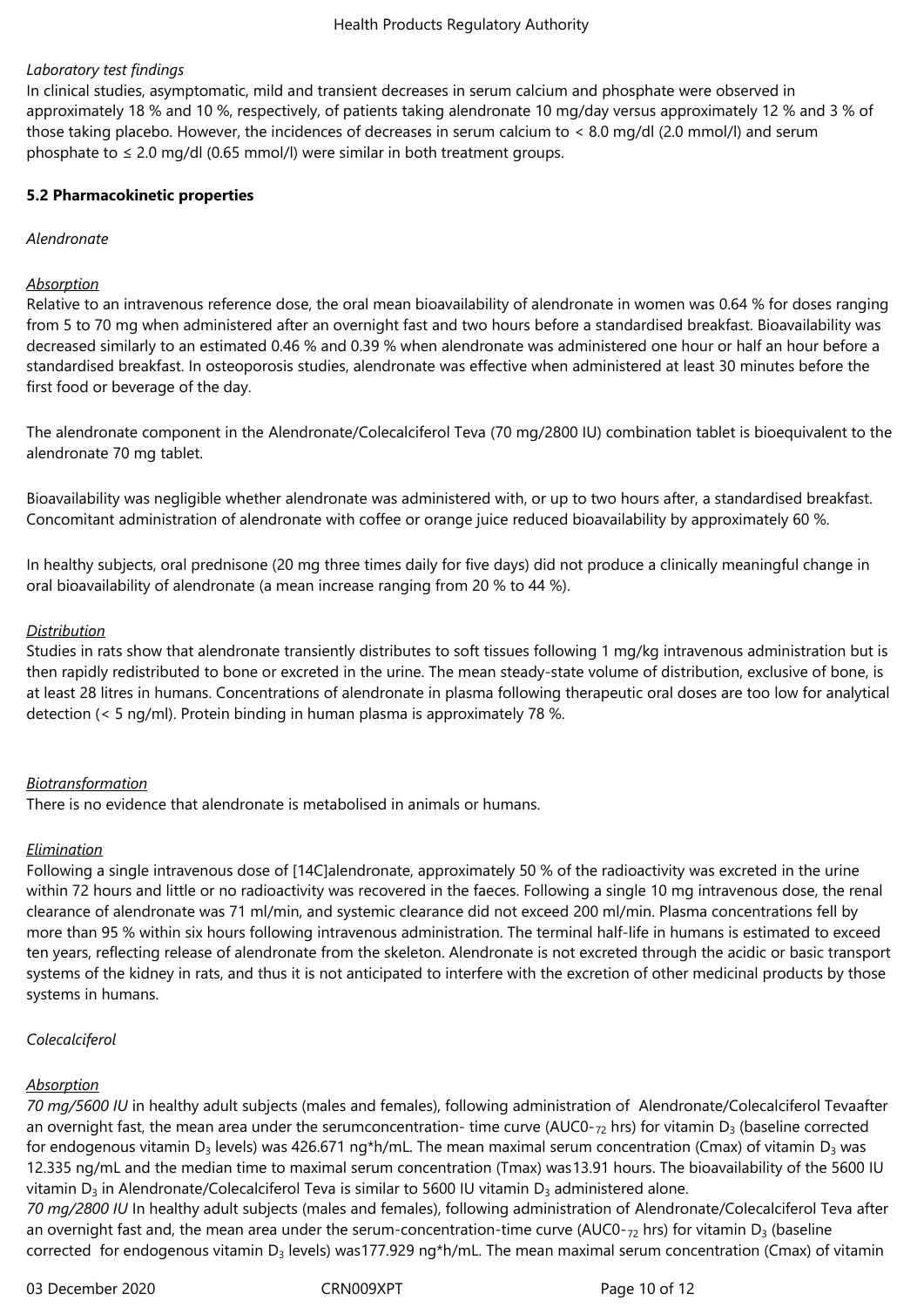$D_3$  was 5.761 ng/mL, and the median time to maximal serum concentration (Tmax) was 12.5 hours . The bioavailability of the 2800 IU vitamin D<sub>3</sub> in Alendronate/Colecalciferol Teva is similar to 2800 IU vitamin D<sub>3</sub> administered alone.

## *Distribution*

Following absorption, vitamin  $D_3$  enters the blood as part of chylomicrons. Vitamin  $D_3$  is rapidly distributed mostly to the liver where it undergoes metabolism to 25-hydroxyvitamin  $D<sub>3</sub>$ , the major storage form. Lesser amounts are distributed to adipose and muscle tissue and stored as vitamin  $D_3$  at these sites for later release into the circulation. Circulating vitamin  $D_3$  is bound to vitamin D-binding protein.

## *Biotransformation*

Vitamin  $D_3$  is rapidly metabolized by hydroxylation in the liver to 25-hydroxyvitamin  $D_3$ , and subsequently metabolized in the kidney to 1,25-dihydroxyvitamin  $D_3$ , which represents the biologically active form. Further hydroxylation occurs prior to elimination. A small percentage of vitamin  $D_3$  undergoes glucuronidation prior to elimination.

## *Elimination*

When radioactive vitamin  $D_3$  was administered to healthy subjects, the mean urinary excretion of radioactivity after 48 hours was 2.4 %, and the mean faecal excretion of radioactivity after 4 days was 4.9 %. In both cases, the excreted radioactivity was almost exclusively as metabolites of the parent.

#### *Renal impairment*

Preclinical studies show that alendronate that is not deposited in bone is rapidly excreted in the urine. No evidence of saturation of bone uptake was found after chronic dosing with cumulative intravenous doses up to 35 mg/kg in animals. Although no clinical information is available, it is likely that, as in animals, elimination of alendronate via the kidney will be reduced in patients with impaired renal function. Therefore, somewhat greater accumulation of alendronate in bone might be expected in patients with impaired renal function (see section 4.2).

## **5.3 Preclinical safety data**

Non-clinical studies with the combination of alendronate and colecalciferol have not been conducted.

#### *Alendronate*

Non-clinical data reveal no special hazard for humans based on conventional studies of safety pharmacology, repeated dose toxicity, genotoxicity and carcinogenic potential. Studies in rats have shown that treatment with alendronate during pregnancy was associated with dystocia in dams during parturition which was related to hypocalcaemia. In studies, rats given high doses showed an increased incidence of incomplete foetal ossification. The relevance to humans is unknown.

#### *Colecalciferol*

At doses far higher than the human therapeutic range, reproductive toxicity has been observed in animal studies.

## **6 PHARMACEUTICAL PARTICULARS**

#### **6.1 List of excipients**

Mannitol (E421) Cellulose microcrystalline (E460) Silica, colloidal anhydrous (E551) Magnesium stearate (E572) Sucrose Copovidone (E1201) Butylhydroxytoluene (BHT) (E321) Triglycerides, medium-chain Polyvinyl alcohol – part hydrolyzed Titanium dioxide (E171) Macrogol 3350 Talc (E553b)

## **6.2 Incompatibilities**